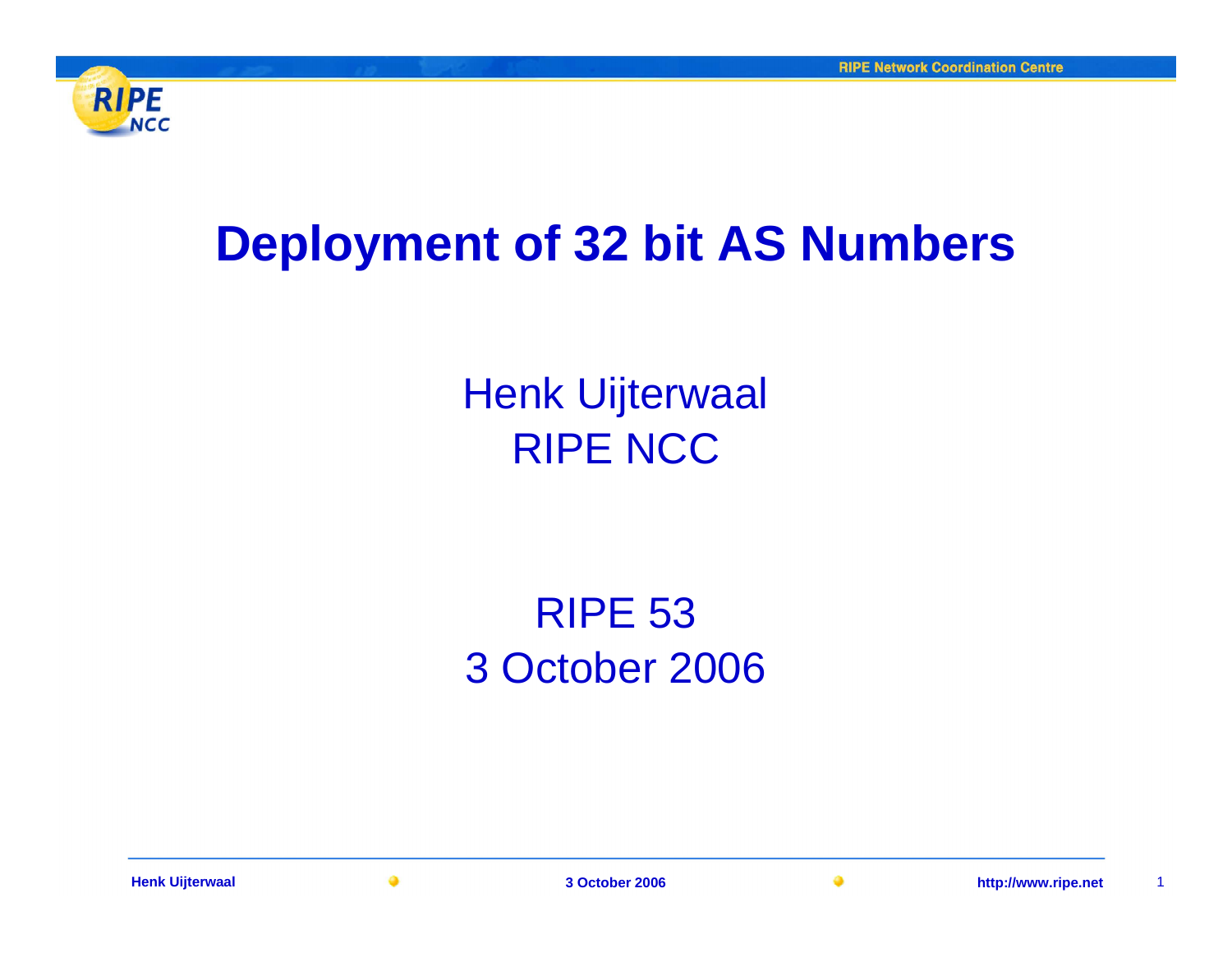

- Background
- Deployment
- Implementation at the RIPE NCC
- Lessons to be learned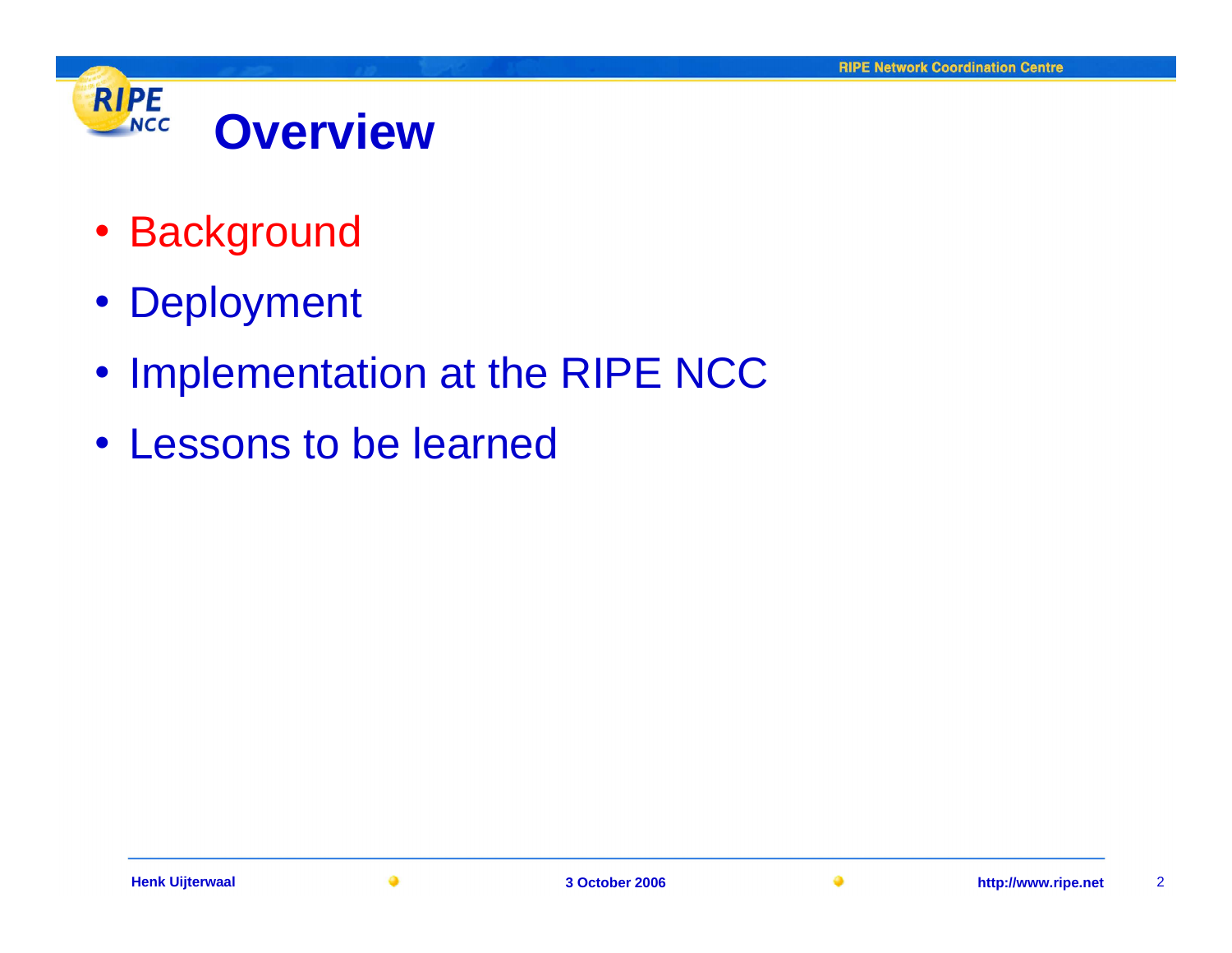

- $\bullet$ The ASN field in BGP: 16 bits, 64,510 possible values
- $\bullet$  On 28/9/2006: ≈36,000 in stats files, ≈6,000 in RIR pools, ≈22,000 left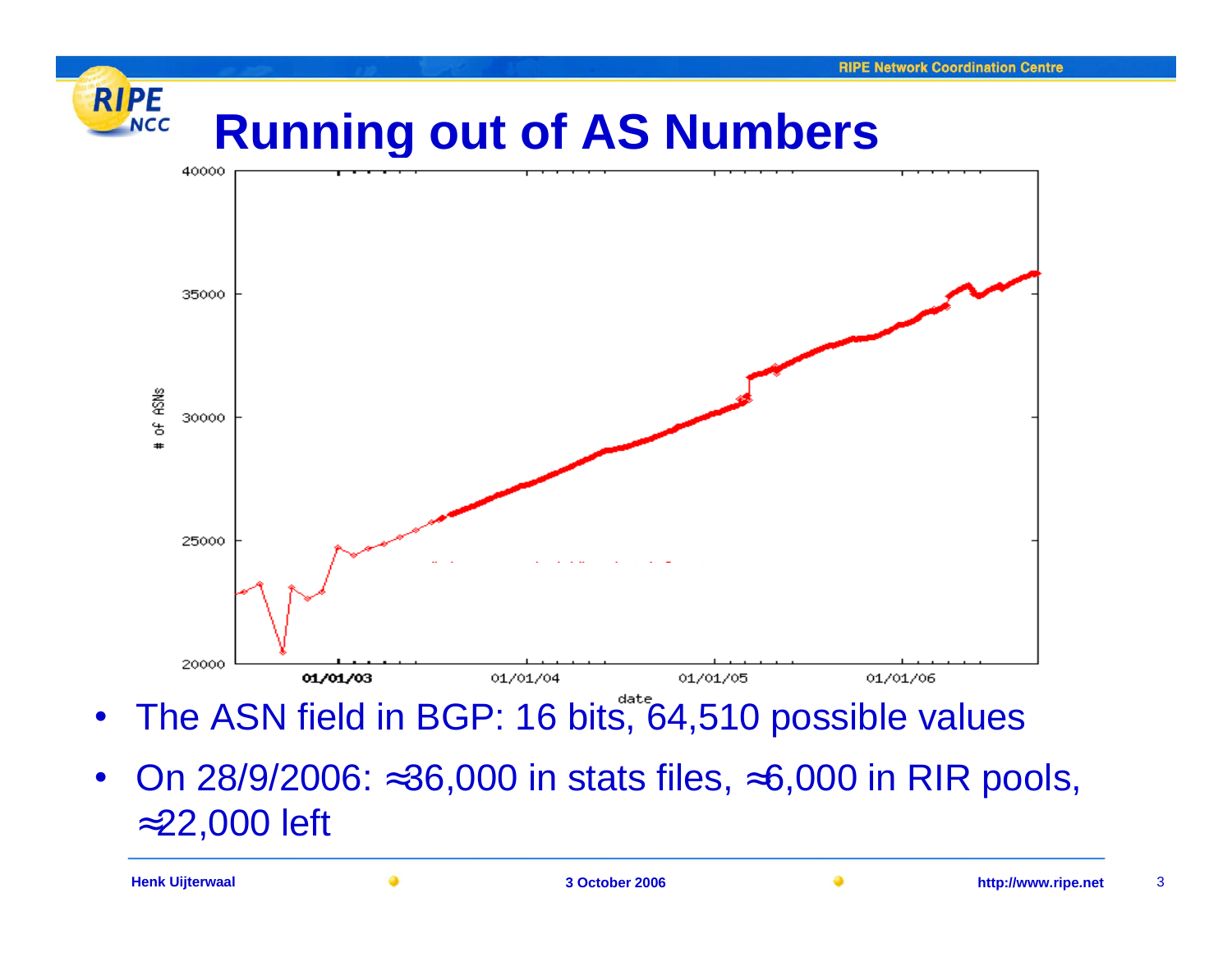### **Running out of AS numbers (2)**

- Several studies of consumption rates
	- -Rene Wilhelm: ASN-MIA, RIPE50
	- $\mathcal{L}_{\mathcal{A}}$ Geoff Huston: AS Numbers, RIPE51
- Allocation rate is 10-12/day
- We will run out sometime of ASN sometime between 2010 and 2013

#### Let's be pessimistic and assume 2010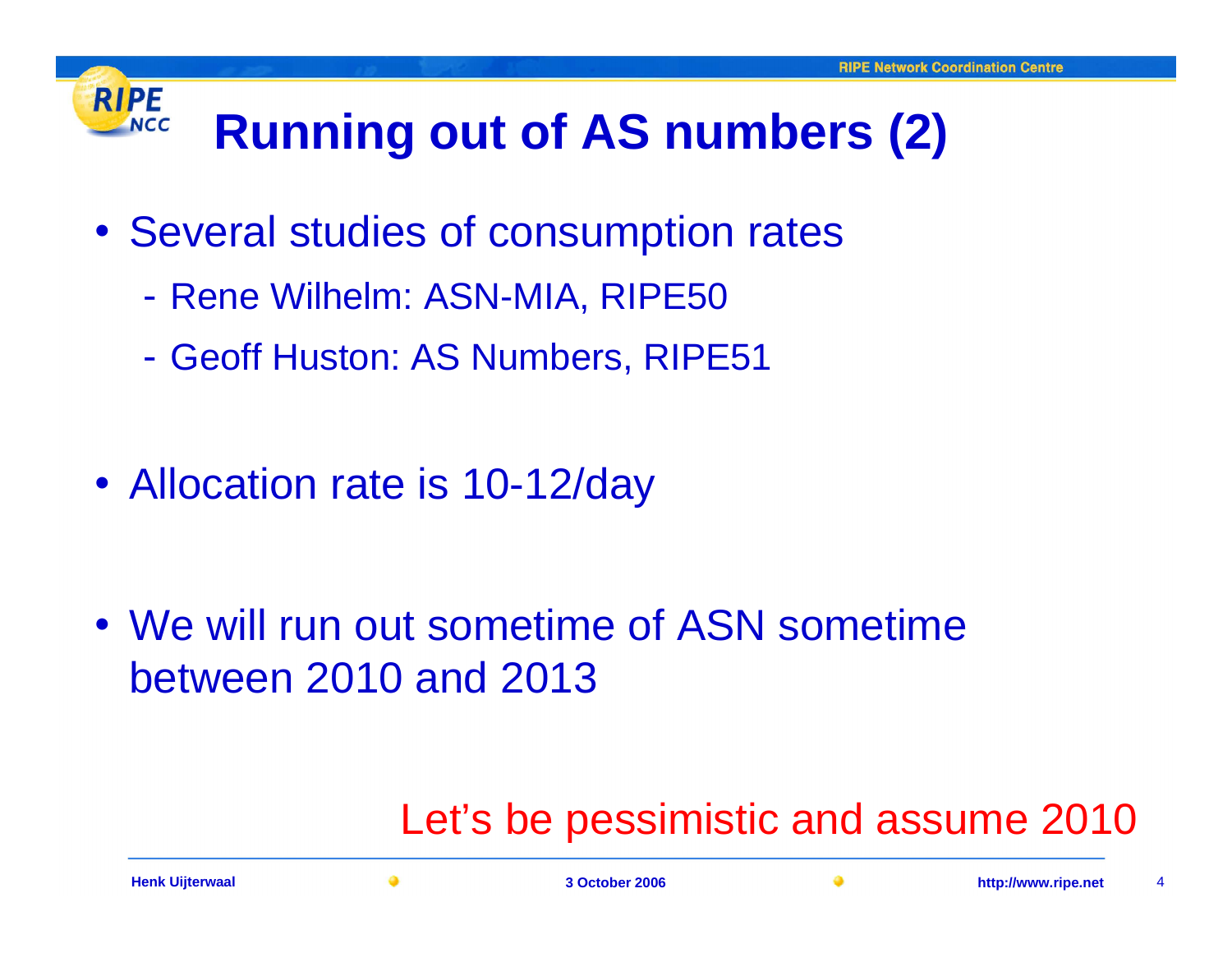#### **RIPE We need more ASN !NCC**

- Recovery of unused ASN
	- -- Hard
	- $\mathcal{L}_{\mathcal{A}}$ Will only postpone the problem for a few years, not solve it
- Use more bytes for the ASN
	- -32 bit AS or ASN32
	- $\mathcal{L}_{\mathcal{A}}$ 32 bits will increase the pool to 4,294,967,296
	- -Will be sufficient for a million years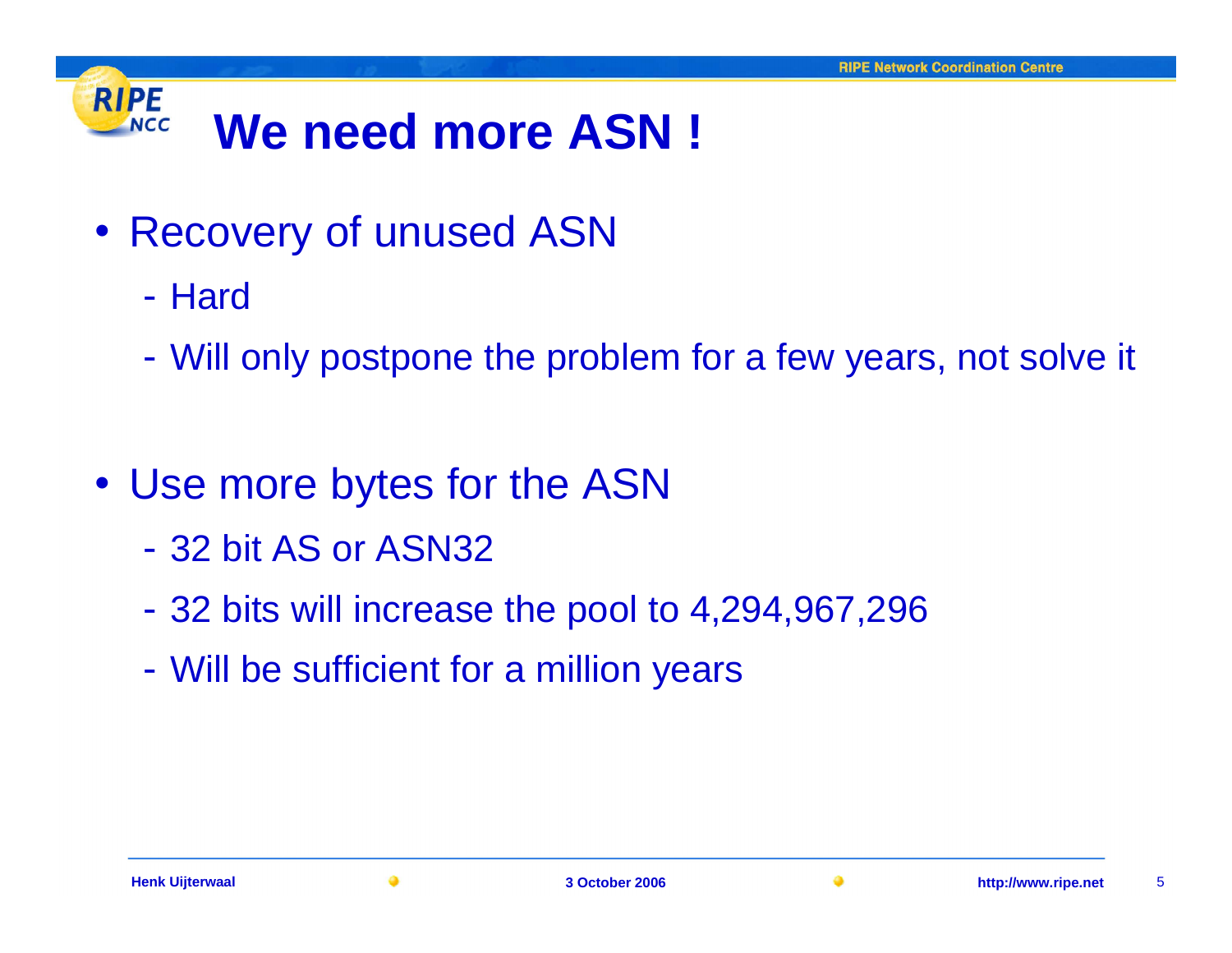#### **More bits: ASN32**

- Details in draft-ietf-idr-as4bytes-11.txt
	- -Proposed standard, in IESG queue
	- $\mathcal{L}_{\mathcal{A}}$ - Implementations exist (well, sort of).
- Transition mechanism exist
	- $\mathcal{L}_{\mathcal{A}}$ Existing BGP speakers continue to work
	- -- New BGP speakers will have to use ASN32
	- $\mathcal{L}_{\mathcal{A}}$  No flag date, ASN16 and ASN32 can operate in a mixed world forever

#### Bottom line: Ready to be deployed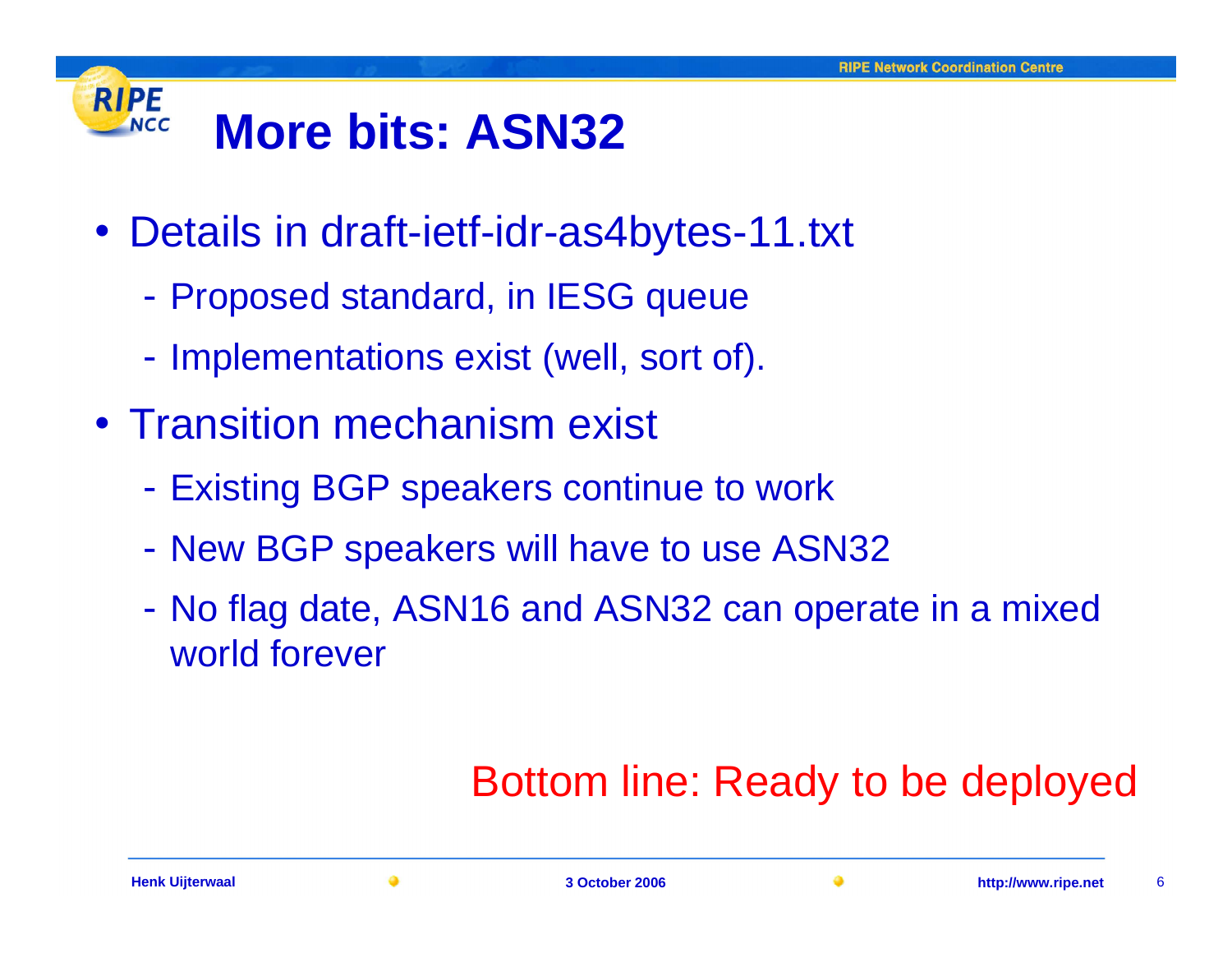

- Background
- Deployment
- Implementation at the RIPE NCC
- Lessons to be learned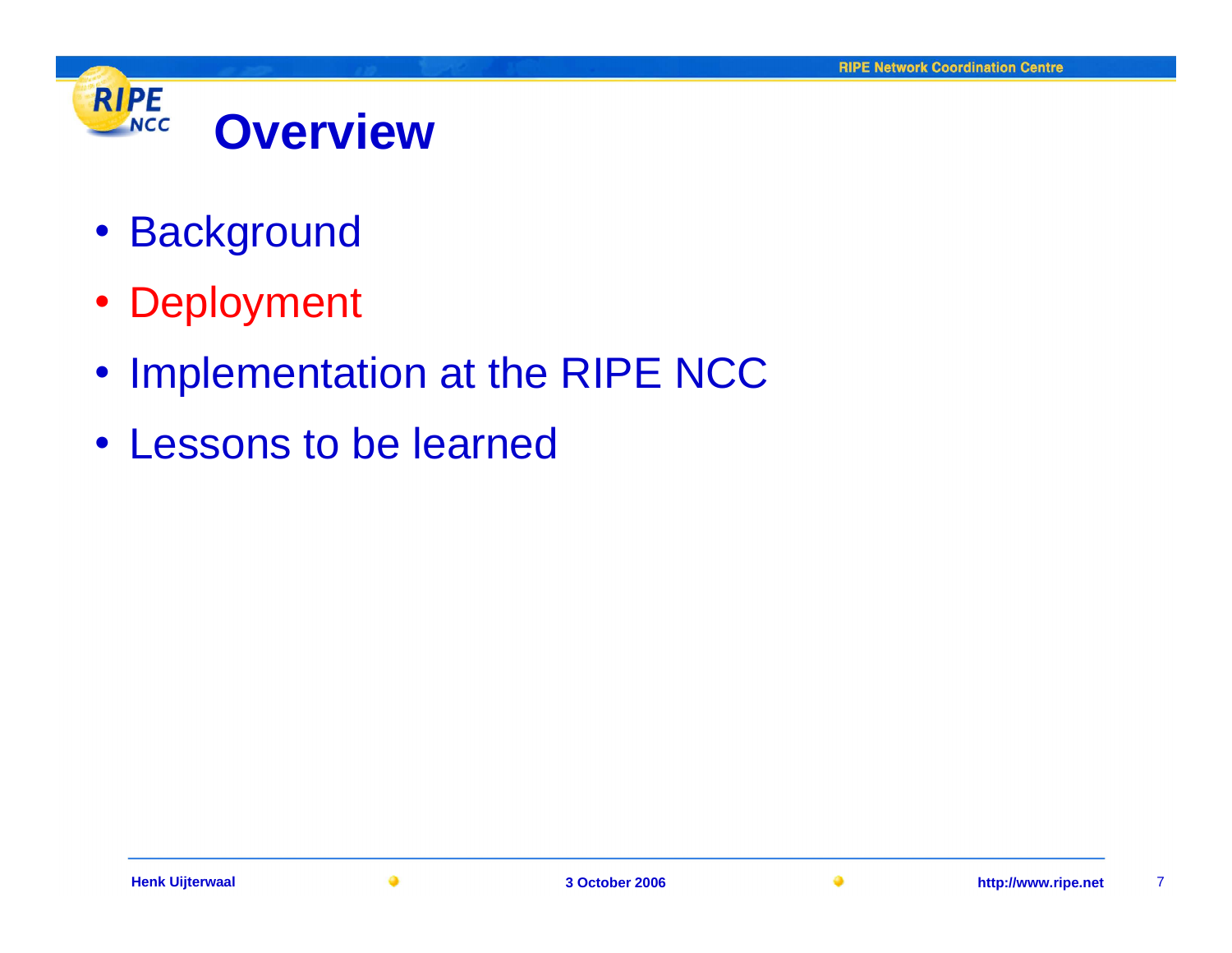## **Deploying the solution**

• Get an ASN32

- -Policy for handing them out
- $\mathcal{L}_{\mathcal{A}}$ LIRs have to request them
- $\mathcal{L}_{\mathcal{A}}$ RIRs have to handle the request
- Use your ASN32
	- -Upgrade hardware and tools
	- $\mathcal{L}_{\mathcal{A}}$ Test
	- -Routine operations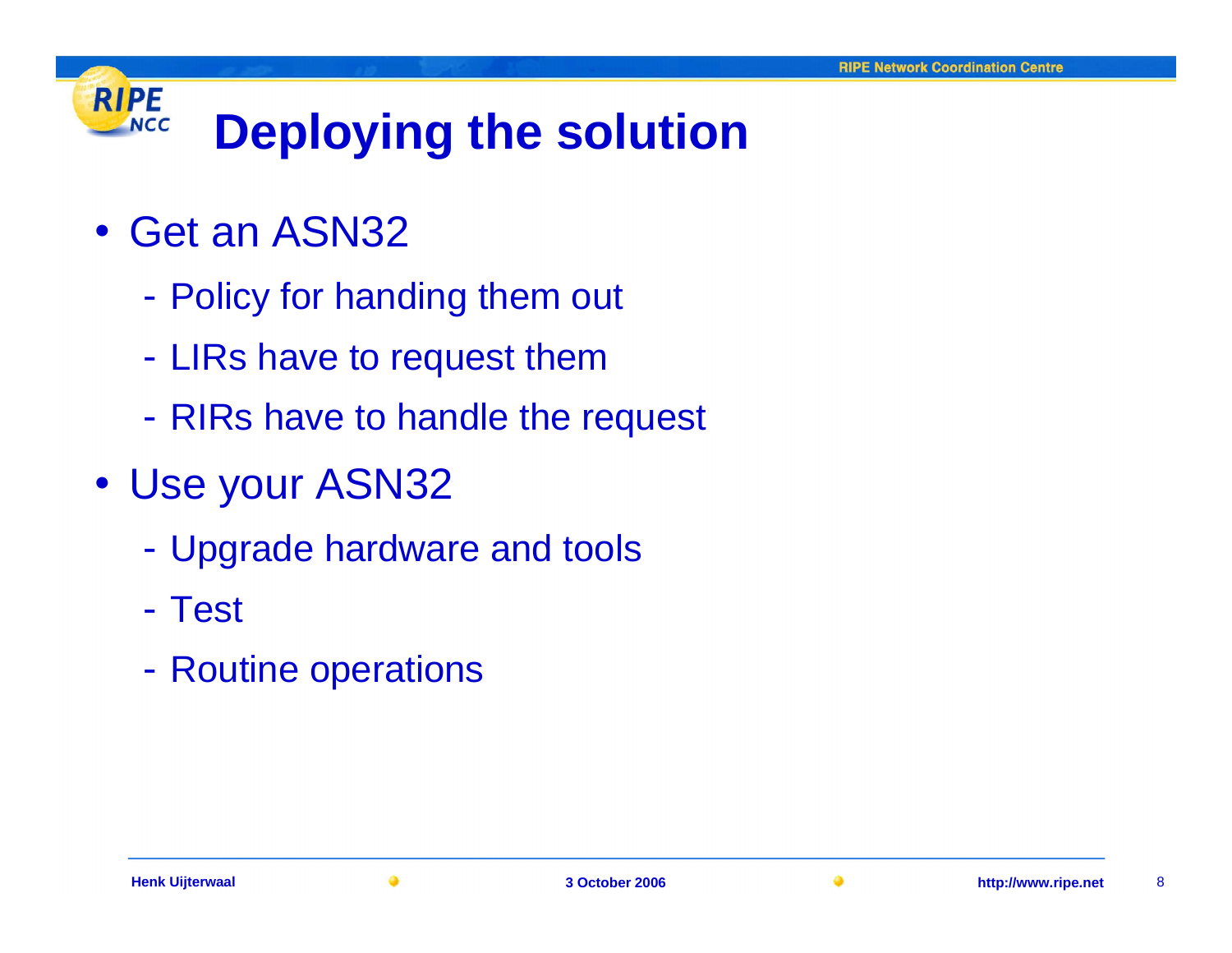## **ASN32 policy: PDP 2005-12**

- 1/1/2007 31/12/2008
	- -- LIR can ask for an ASN16 or ASN32
	- $\mathcal{L}_{\mathcal{A}}$ RIR will give an ASN16 by default, ASN32 on request
- 1/1/2009 31/12/2009
	- $\mathcal{L}_{\mathcal{A}}$ - LIR can ask for an ASN16 or ASN32
	- -RIR will give an ASN32 by default, ASN16 on request
- After 1/1/2010
	- $\mathcal{L}_{\mathcal{A}}$ RIR will always give an ASN32
- No other changes in policies or procedures

**Henk Uijterwaal**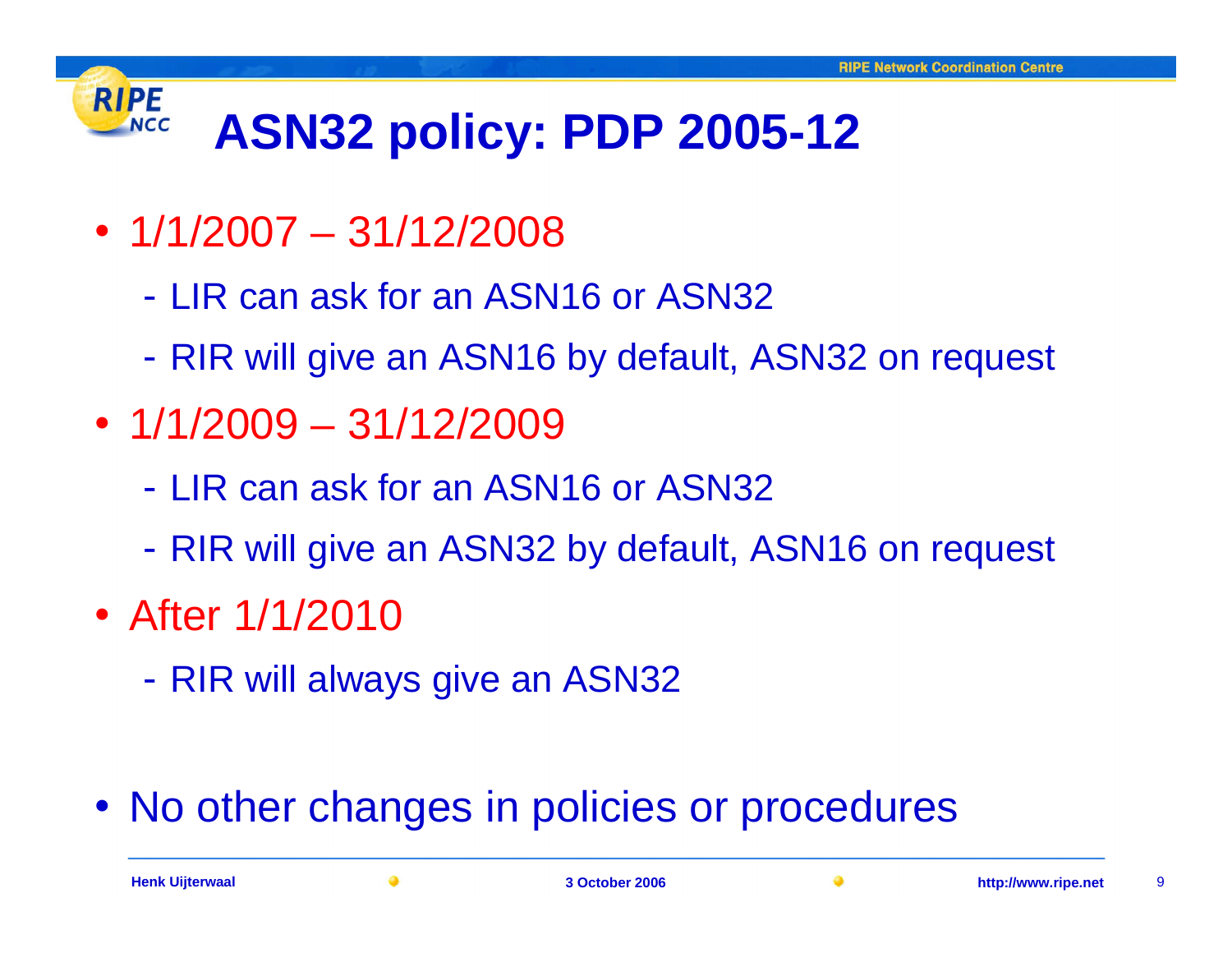### **ASN32 policy: PDP 2005-12 (2)**

• Status:

- -- Similar proposals in all 5 regions
- $\mathcal{L}_{\mathcal{A}}$ Consensus reached everywhere
- $\mathcal{L}_{\mathcal{A}}$ Policy as of 1/1/2007
- RIRs have to start handling requests for ASN32 as of 1/1/2007
- LIRs have to be ready to use ASN32 by 1/1/2009
	- $\mathcal{L}_{\mathcal{A}}$ … but I have an ASN, why should I care?
	- $\mathcal{L}_{\mathcal{A}}$ - No new customers?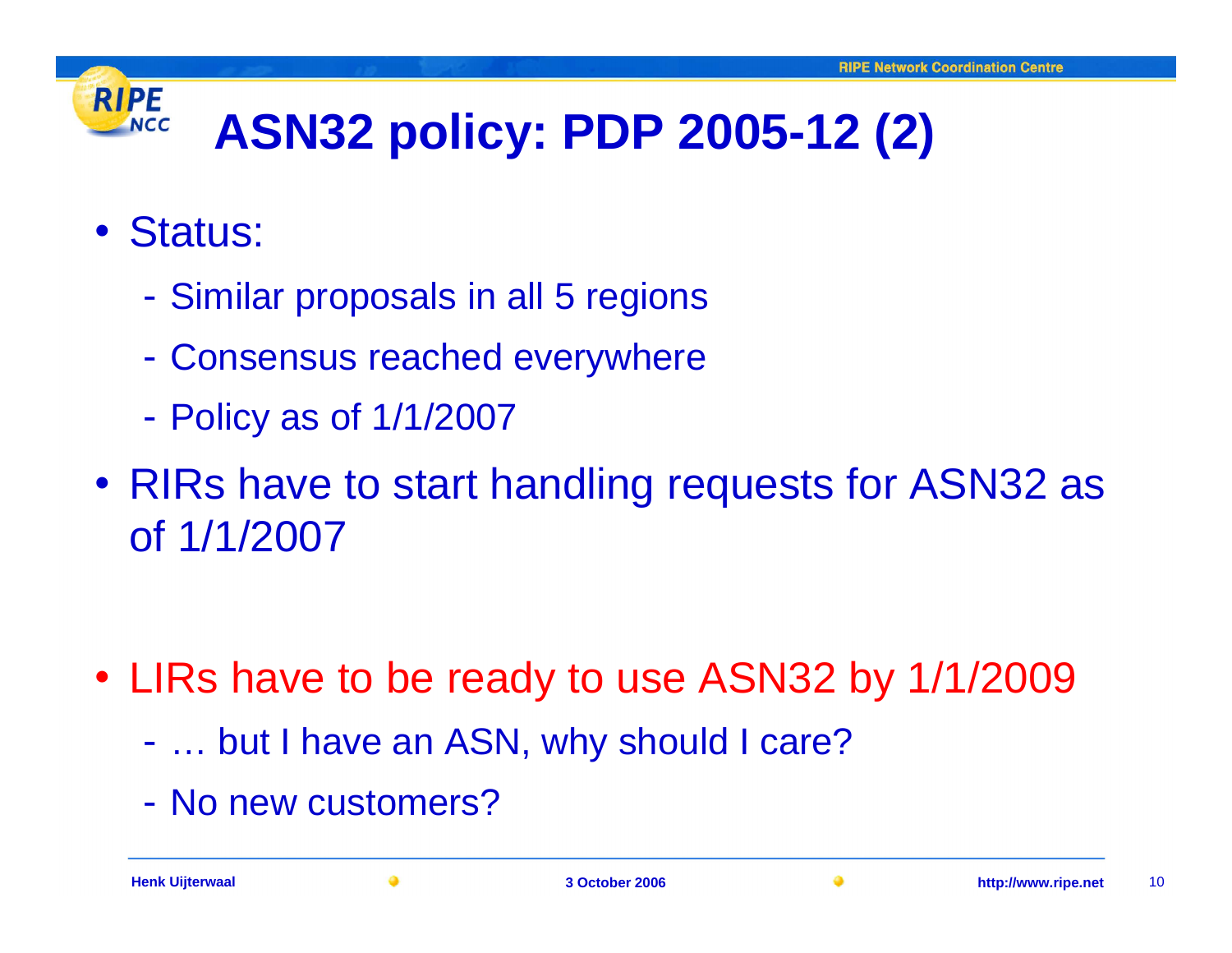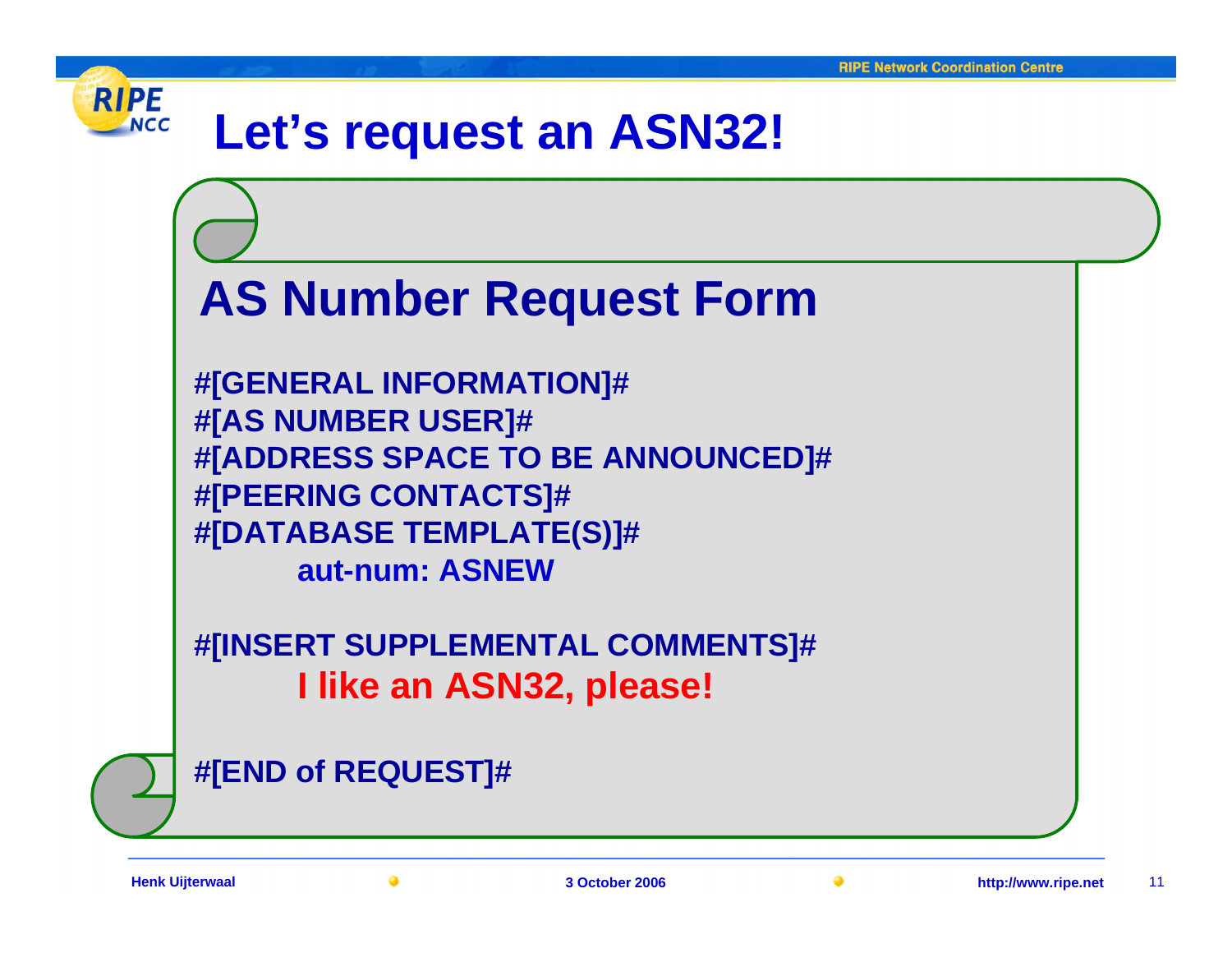### **NCC has to process these requests**

- Our registration systems were designed for ASN16
	- $\mathcal{L}_{\mathcal{A}}$ RS forms, tools, database(s)
	- $\mathcal{L}_{\mathcal{A}}$ - LIR Portal
	- $\mathcal{L}_{\mathcal{A}}$ …

- And we use ASN in many more places
	- $\mathcal{L}_{\mathcal{A}}$ - Peering/routers
	- $\mathcal{L}_{\mathcal{A}}$ - RIS
	- $\mathcal{L}_{\mathcal{A}}$ RRCC
	- $\mathcal{L}_{\mathcal{A}}$ - RIR statistics
	- $\mathcal{L}_{\mathcal{A}}$ …
- We have work to do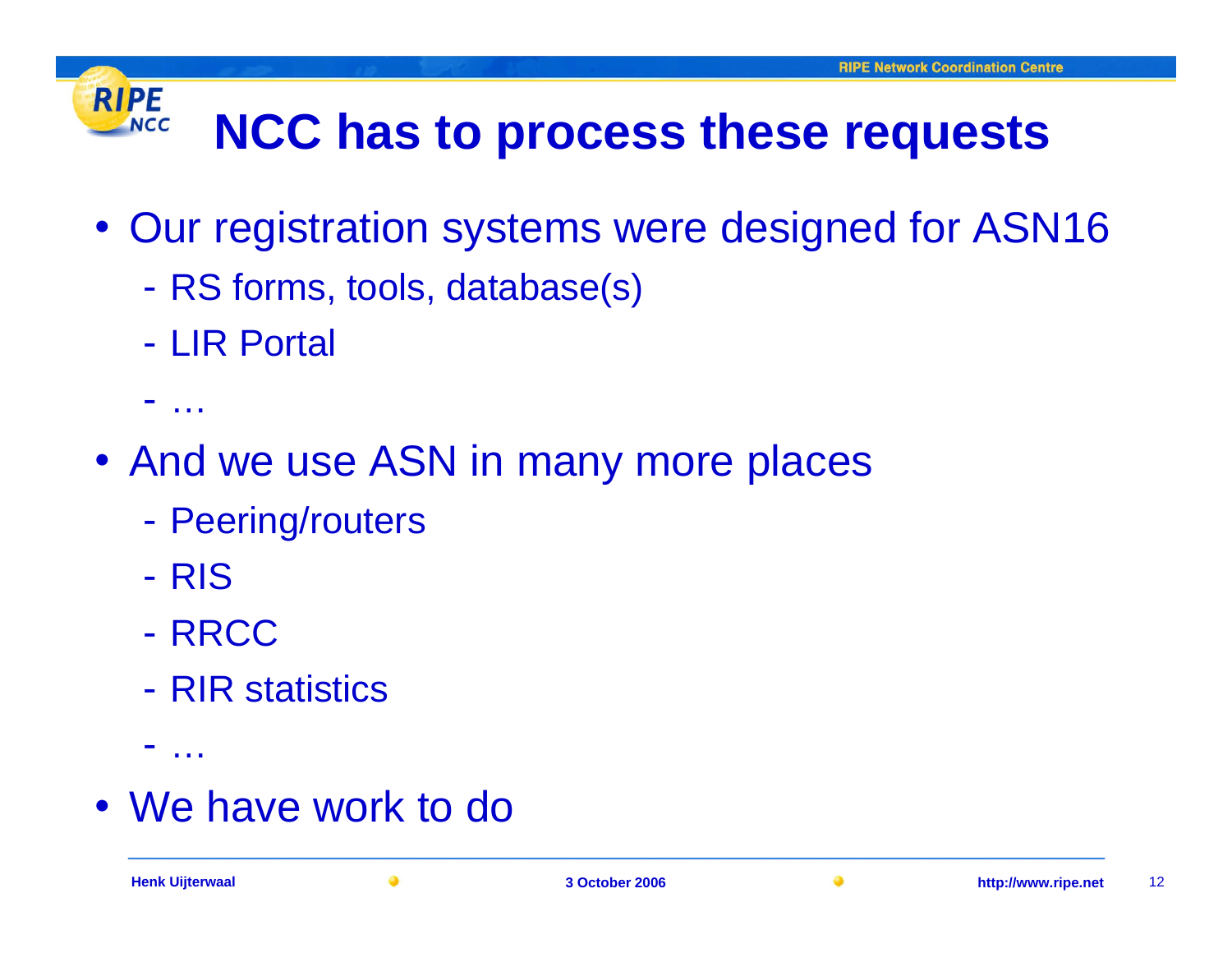

- Background
- Deployment
- Implementation at the RIPE NCC
- Lessons to be learned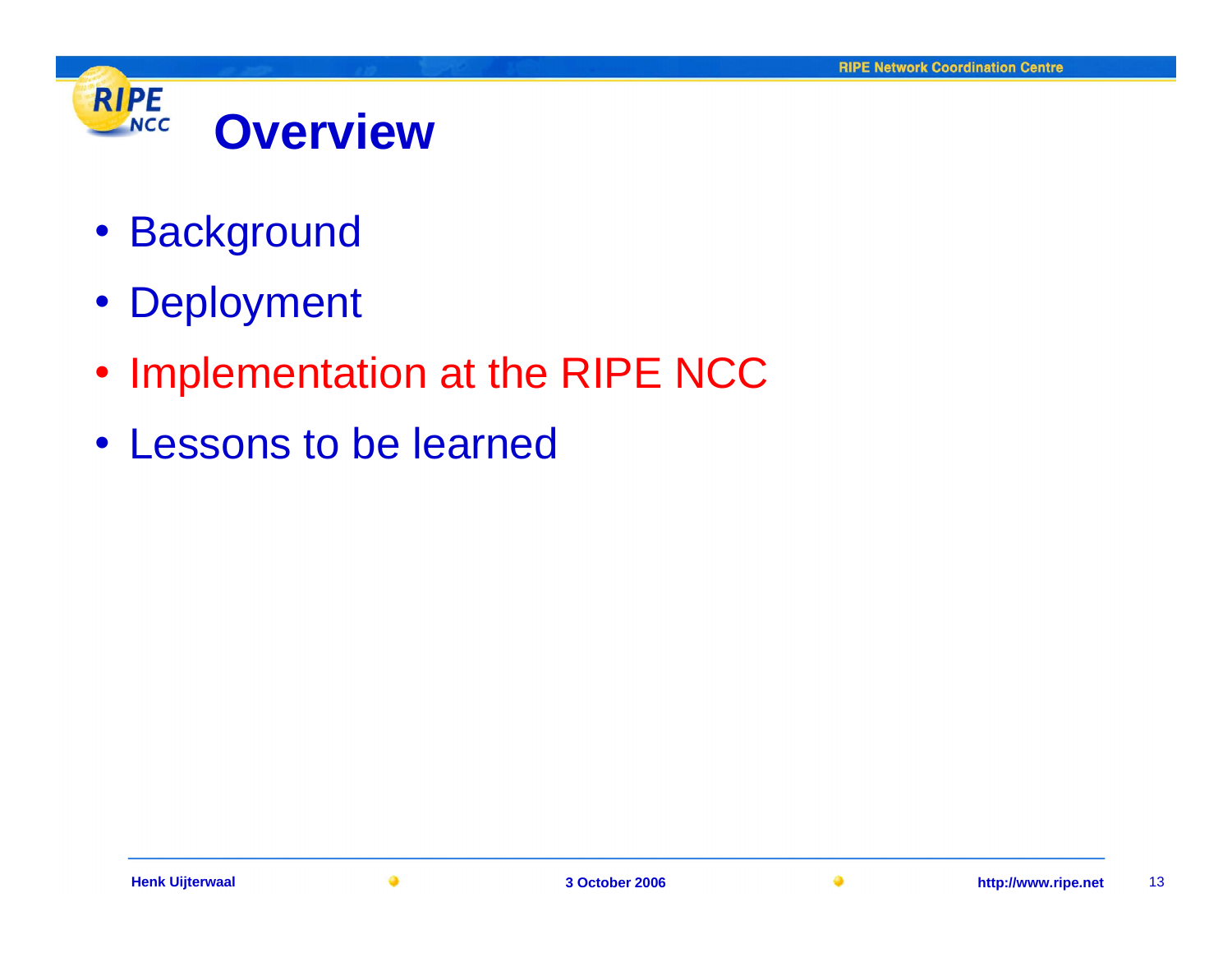#### **ImplementationNCC**

• Study (spring'06)

**RIPE** 

- -Go through all our systems, documents and procedures
- $\mathcal{L}_{\mathcal{A}}$  Define what has to be upgraded
	- Work items for 7 departments
	- About 1.5 to 2 man years of work
- Set up team to do the work
	- $\mathcal{L}_{\mathcal{A}}$ Start August '06
	- -Ready early '07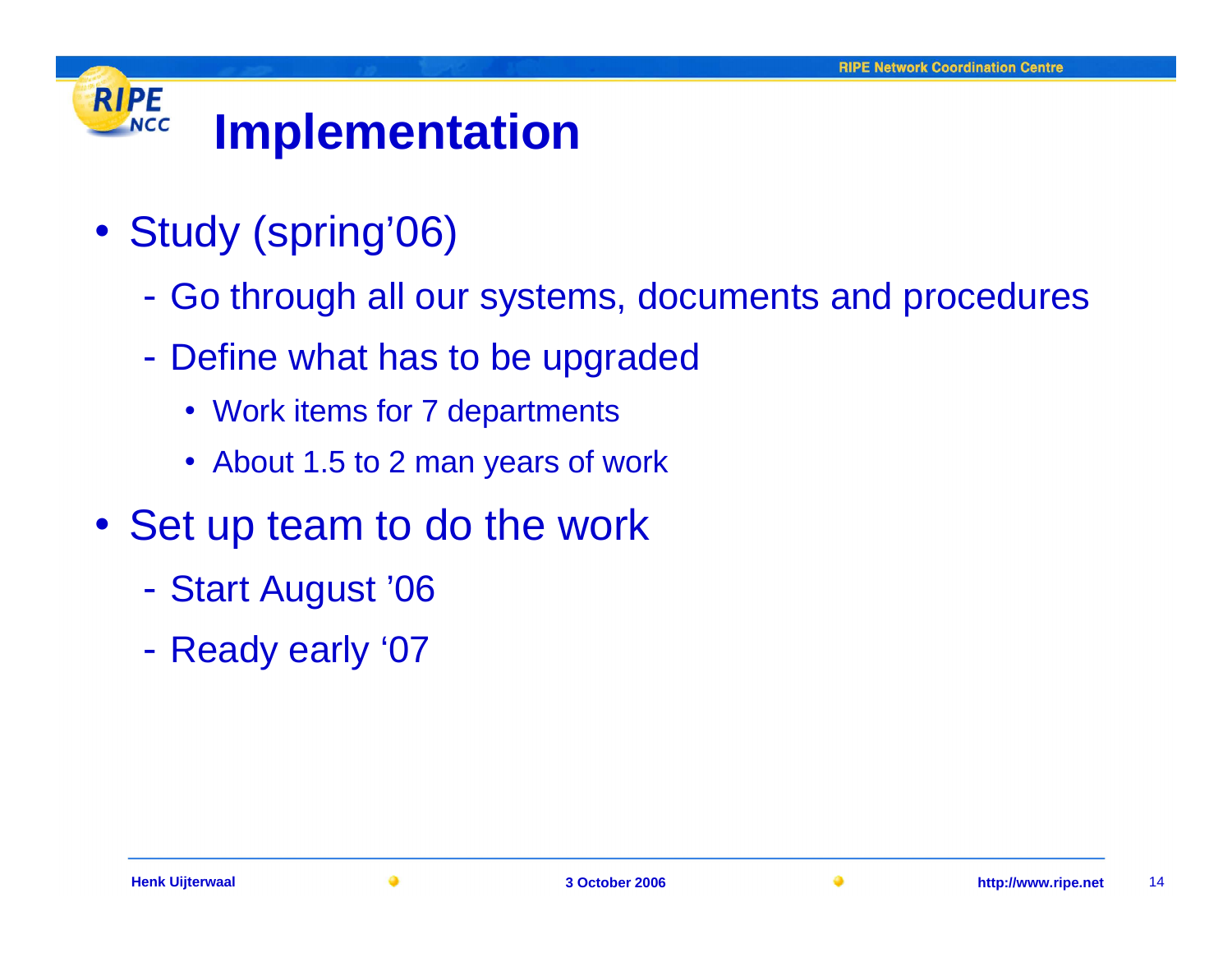

- COMMS: Adrian Bedford
- FIN: Martijn Schuuring
- NP: Lorenzo Colitti, Rene Wilhelm
- OPS: James Aldridge, Mark Guz, Gerard Leurs, Cagri **Coltekin**
- RS: Alex Le Heux, Laura Cobley
- $\bullet$  SED: Denis Walker, Vlad Patenko, Oleg Muravsky, Katie Petrusha, Erik Romijn
- TS: Ferenc Csorba, Arno Meulenkamp
- Henk Uijterwaal, Project Manager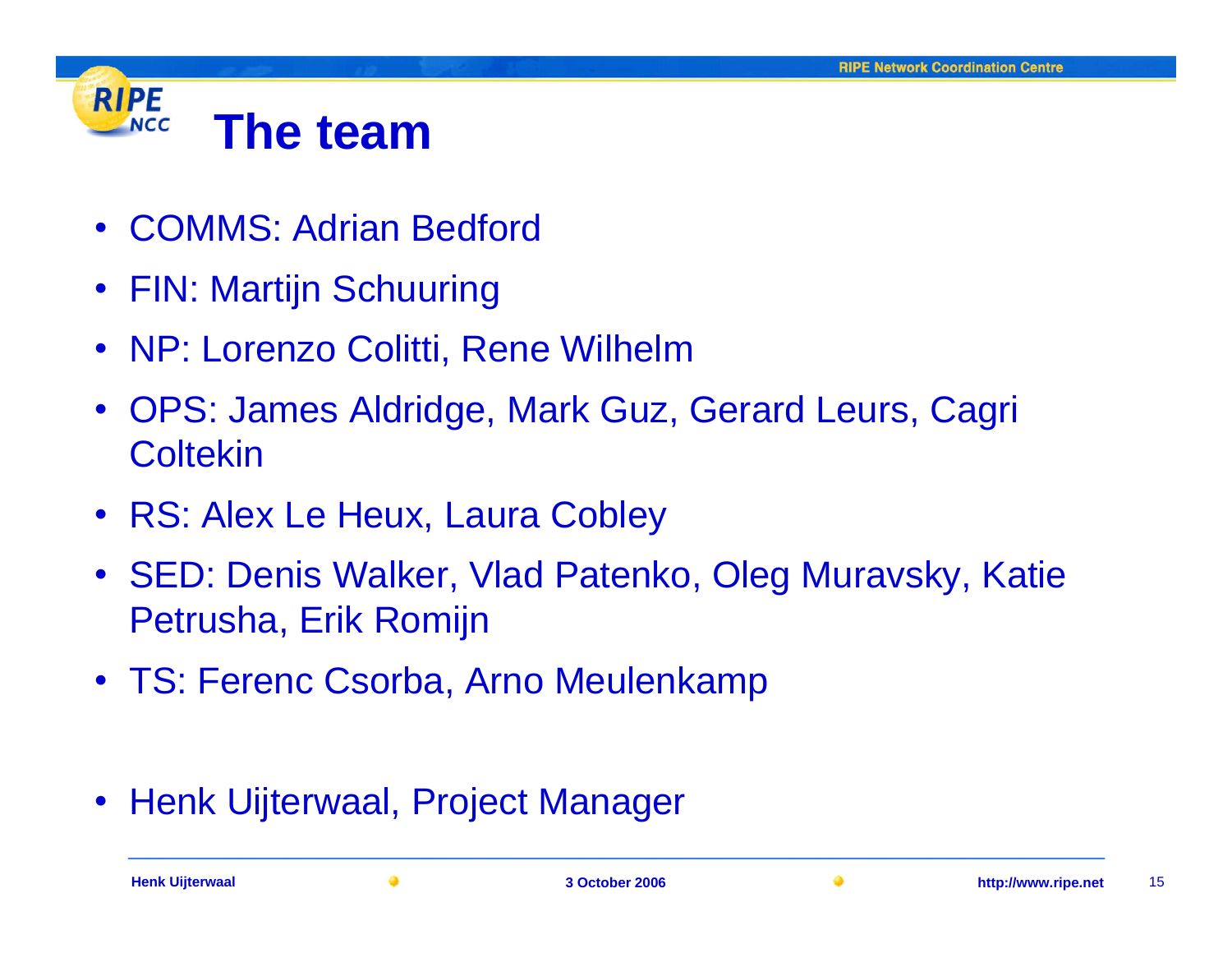### **First problem: Notation**

- Not specified in draft-ietf-idr-as4bytes-11.txt
	- -- "x:y" has been used, e.g. "1234:5678"
	- $\mathcal{L}_{\mathcal{A}}$ - Easy to confuse with community strings
	- $\mathcal{L}_{\mathcal{A}}$ Need something else
- Proposal in draft-michaelson-4byte-as-representation-01
- Proposal:

- $\mathcal{L}_{\mathcal{A}}$  ASx for ASN16
	- AS0…AS65535
- - ASz.y for ASN32
	- AS1.0 … AS65535.65535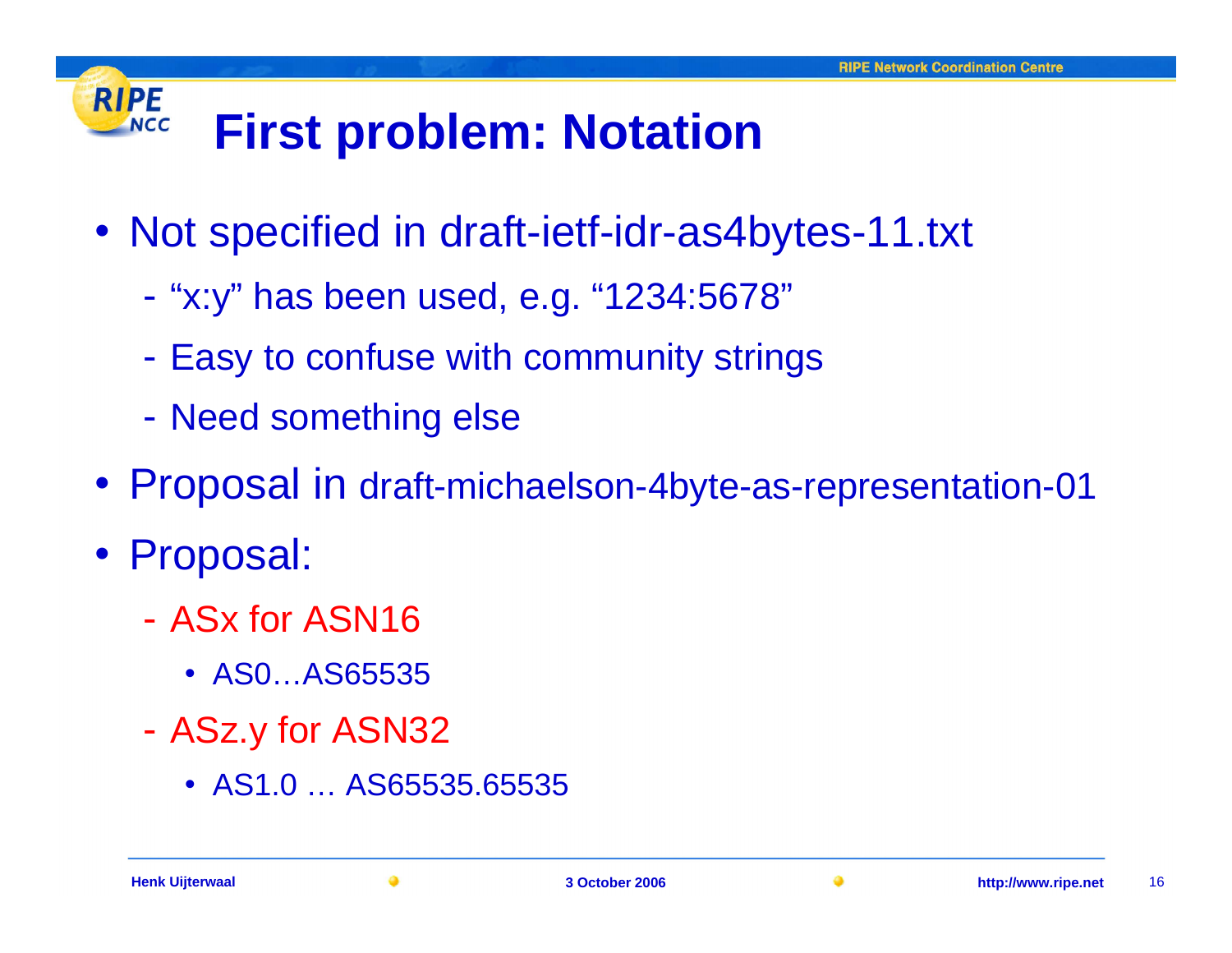

- Discussion
	- -Different from all other BGP attributes
	- $\mathcal{L}_{\mathcal{A}}$ Accepted by at least 1 vendor
- Open question: is AS0.3333 a valid notation?
- Work item for the IETF-IDR WG
	- $\mathcal{L}_{\mathcal{A}}$ Comments on the mailing list
	- $\mathcal{L}_{\mathcal{A}}$ Likely to be turned into an RFC after November meeting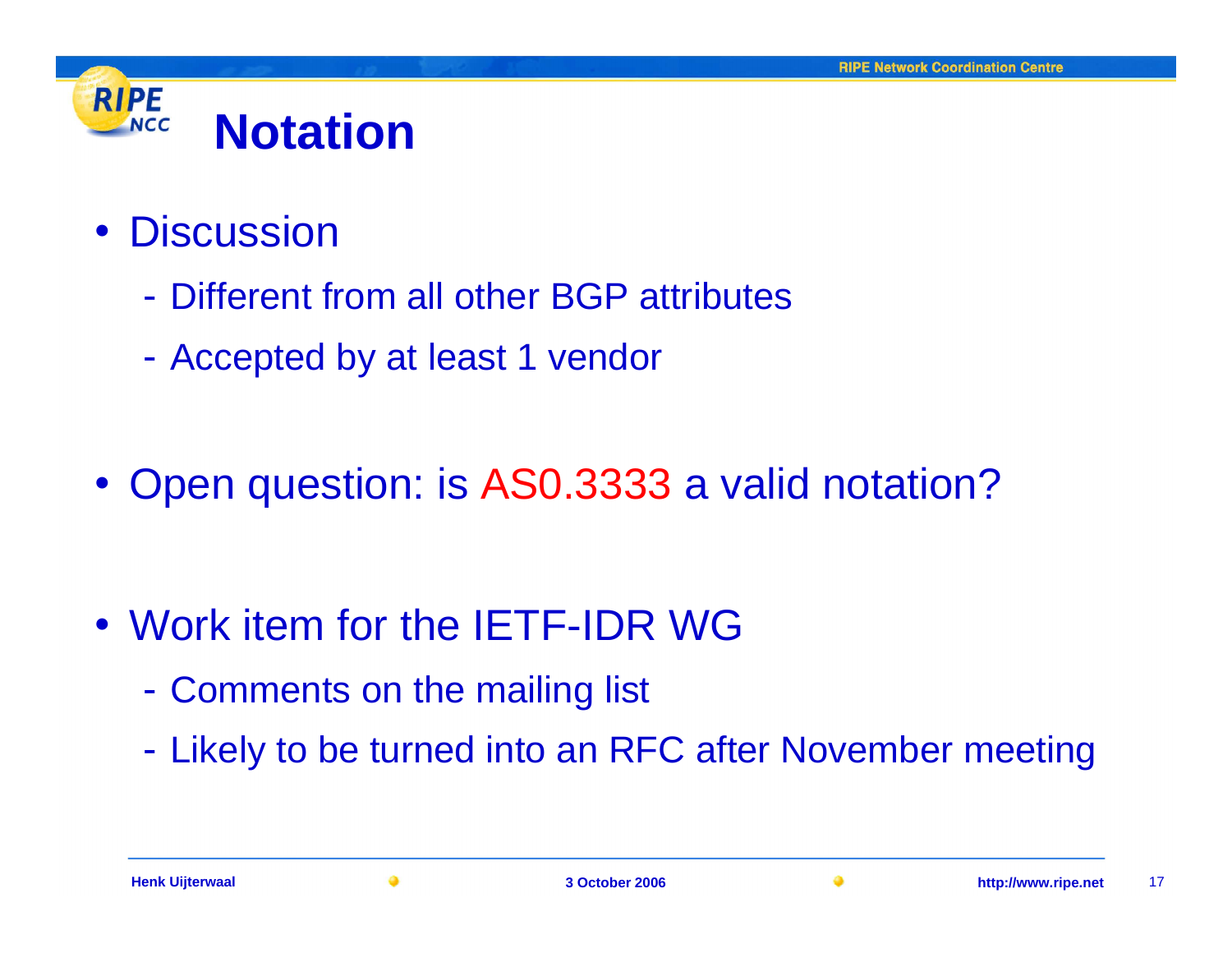

- RPSL has to support ASN32
- RPSL has an extension mechanism, use this?
	- $\mathcal{L}_{\mathcal{A}}$ 30 new attributes
	- $\mathcal{L}_{\mathcal{A}}$ All ASN32 equivalent of exisiting attibutes
- Impractical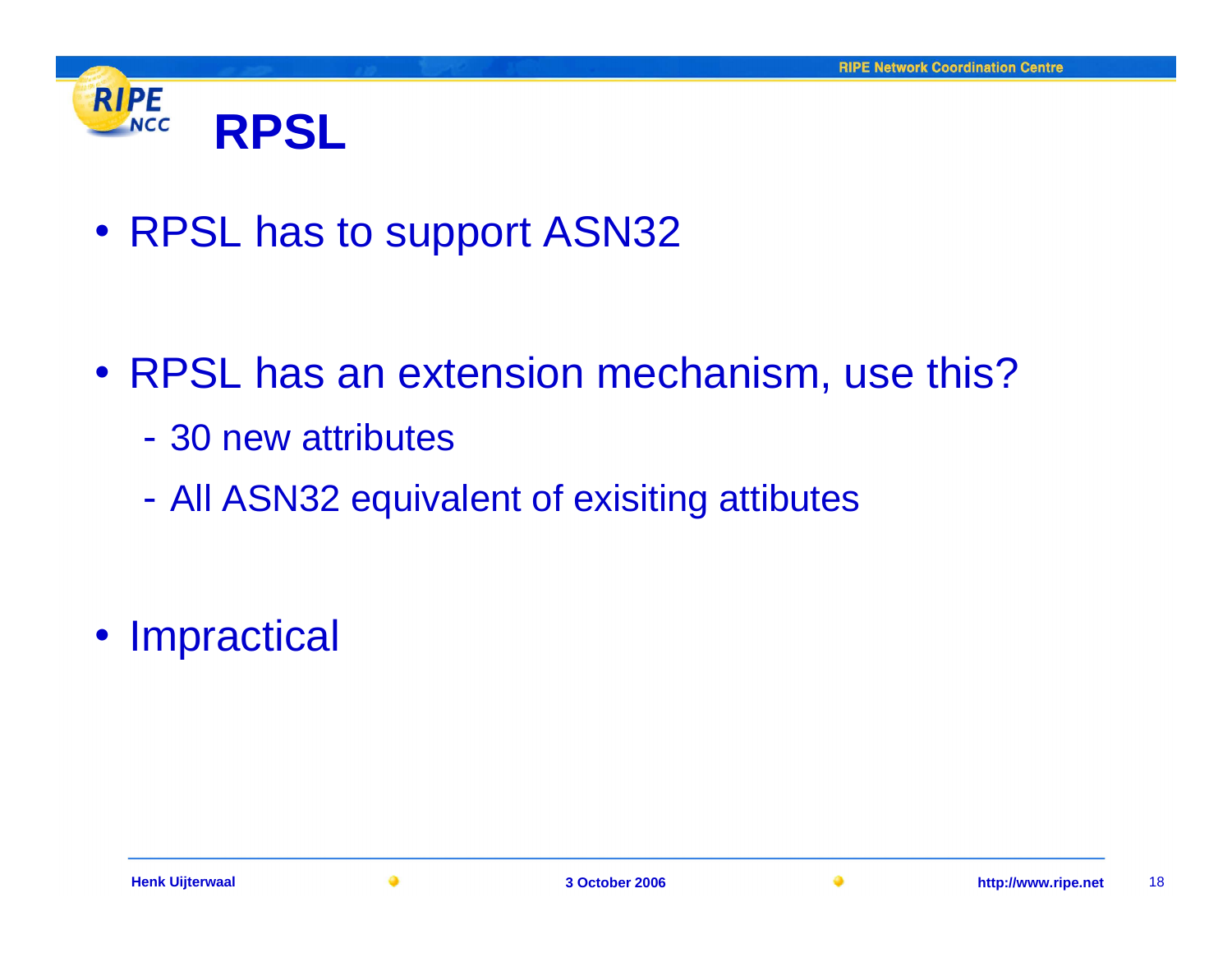

- Alternative: draft-uijterwaal-rpsl-4byteas-ext-01.txt
	- -Use the asx/asy.z notation as in the Michaelson draft
	- $\mathcal{L}_{\mathcal{A}}$ - Added:
		- On output a "0." MUST be dropped,
		- "0." MAY be accepted on input
- This requires tools to be upgraded
	- $\mathcal{L}_{\mathcal{A}}$ - One time exercise
	- -List of affected attributes is in the draft
- Comments on the RPSLng list
	- $\mathcal{L}_{\mathcal{A}}$ <u>- rpslng@ripe.net</u>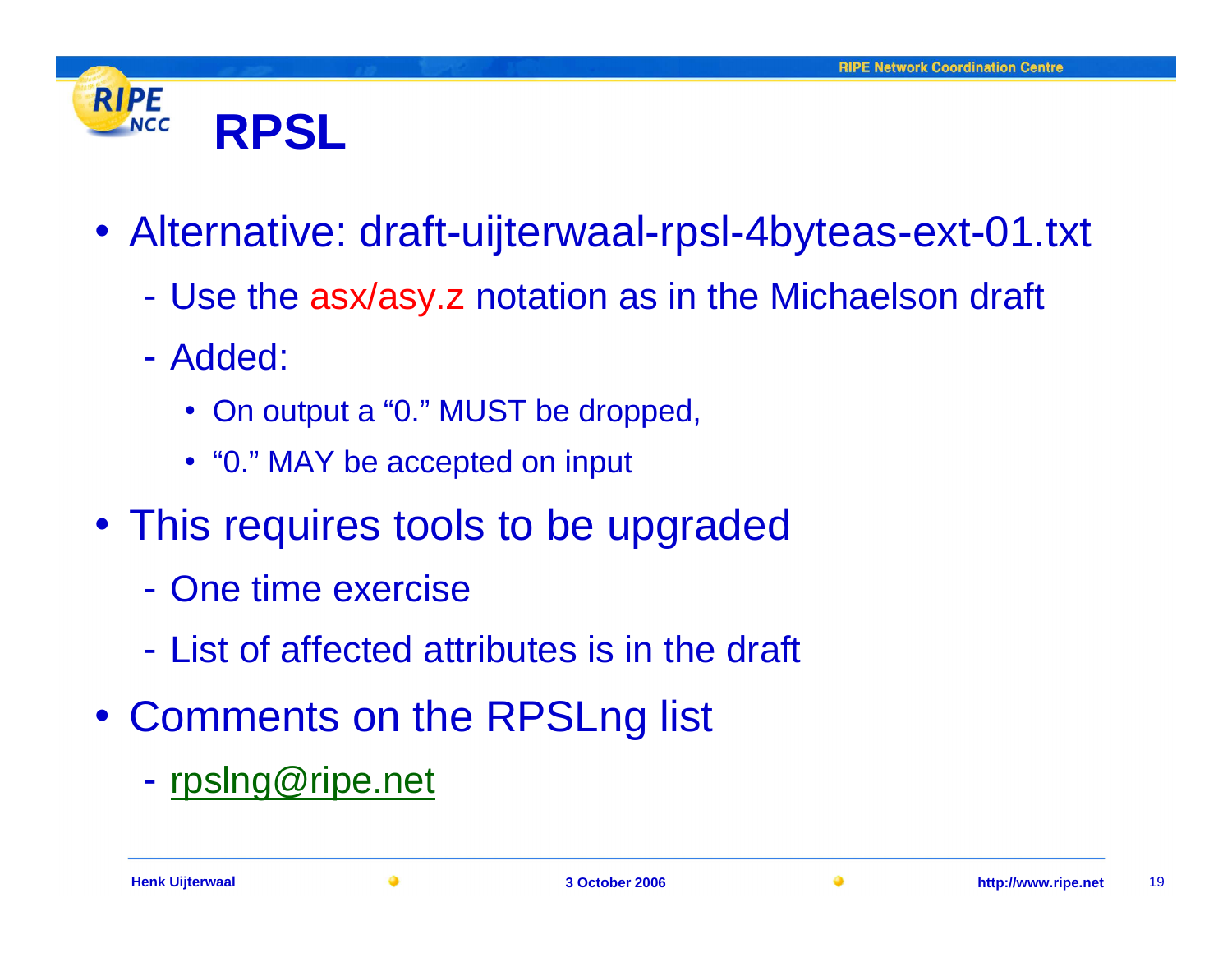**RIPE** 

NCC

### **Update software, main issues**

- The new format
	- -- Parsing of ASN on input
	- $\mathcal{L}_{\mathcal{A}}$ Formatting on output
	- - Danger: Some languages will treat "x.y" as a floating point number without warning
- Sufficient bits
	- $\mathcal{L}_{\mathcal{A}}$ ASN have been 16 bits "forever"
	- $\mathcal{L}_{\mathcal{A}}$ Code using unsigned short int's will break immediately…
	- $\mathcal{L}_{\mathcal{A}}$ … but what about regular int's?
	- $\mathcal{L}_{\mathcal{A}}$ Will break in the future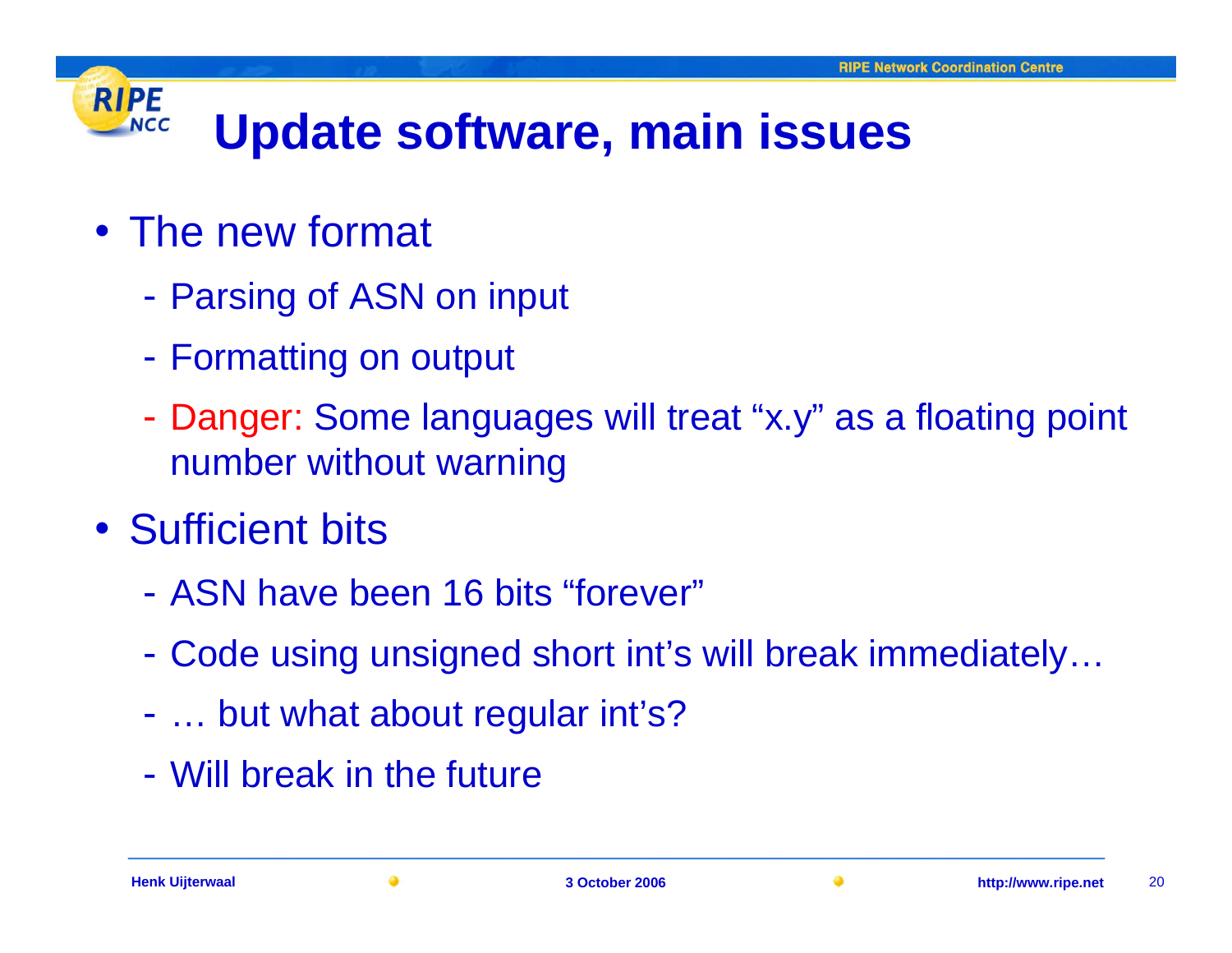

- Vendors:
	- $\mathcal{L}_{\mathcal{A}}$  Juniper and Redback have officially announced an implementation
	- $\mathcal{L}_{\mathcal{A}}$ Cisco has an implementation but not officially announced
	- $\mathcal{L}_{\mathcal{A}}$ Unfortunately only for their high end routers
- Lower end equipment:
	- $\mathcal{L}_{\mathcal{A}}$ Chicken and egg problem
	- Innut to vendore should - Input to vendors should come from <u>future</u> customers
	- $\mathcal{L}_{\mathcal{A}}$ - Speak up!
	- $\mathcal{L}_{\mathcal{A}}$ You will need this for your new customers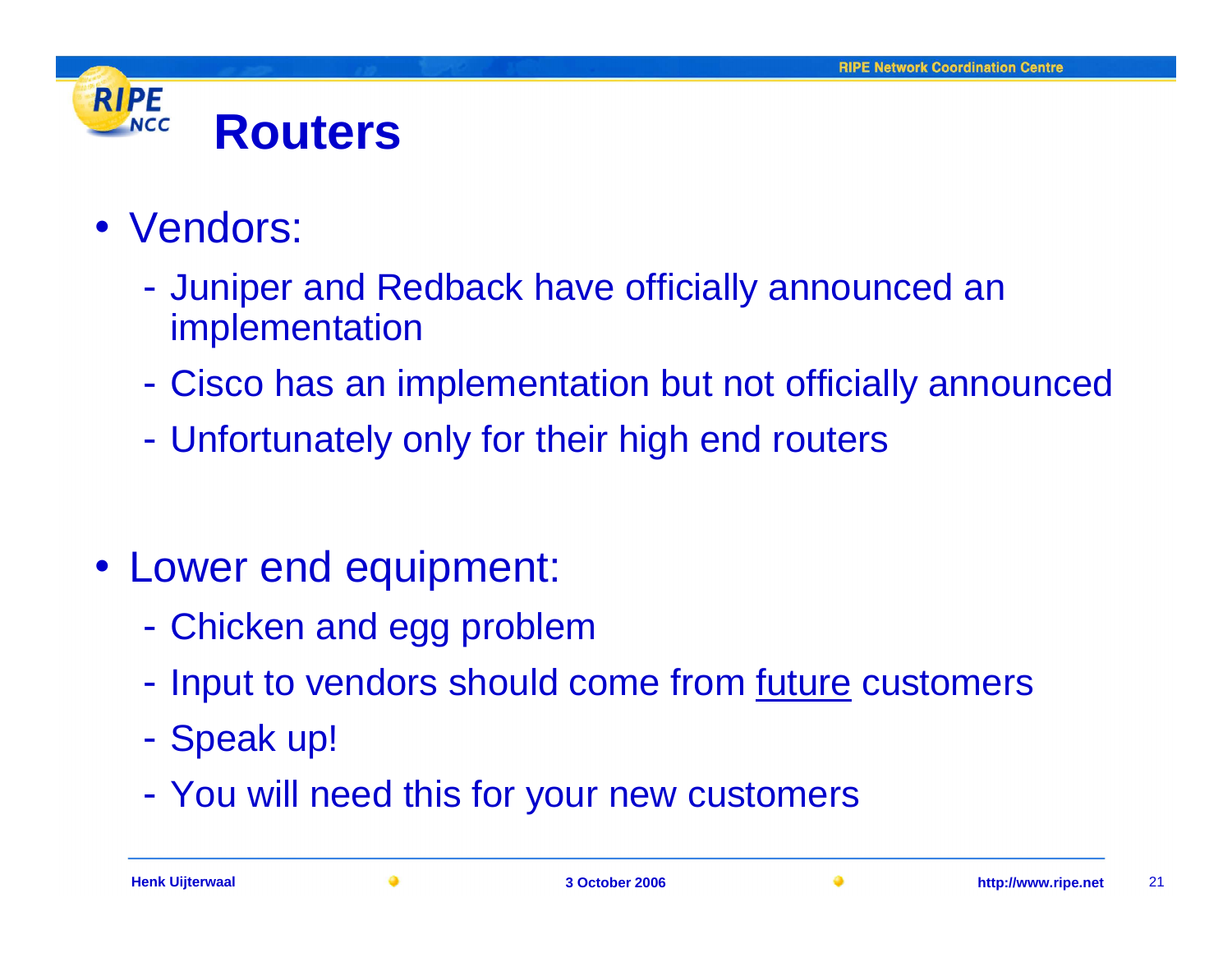#### **RIPE Supporting systemsNCC**

- Software routers: Quagga
	- -- Plans but no ETA
	- $\mathcal{L}_{\mathcal{A}}$ This will affect the RIS and related tools
	- $\mathcal{L}_{\mathcal{A}}$ - No solution yet
	- $\mathcal{L}_{\mathcal{A}}$ No RIS peerings with ASN32 speakers until solved
- Monitoring:
	- $\mathcal{L}_{\mathcal{A}}$ - Nagios:
		- BGP MIB needs to be updated
		- Draft expired, status unclear
		- Speak up in IDR WG
	- $\mathcal{L}_{\mathcal{A}}$ Same applies to other tools based on BGP MIB's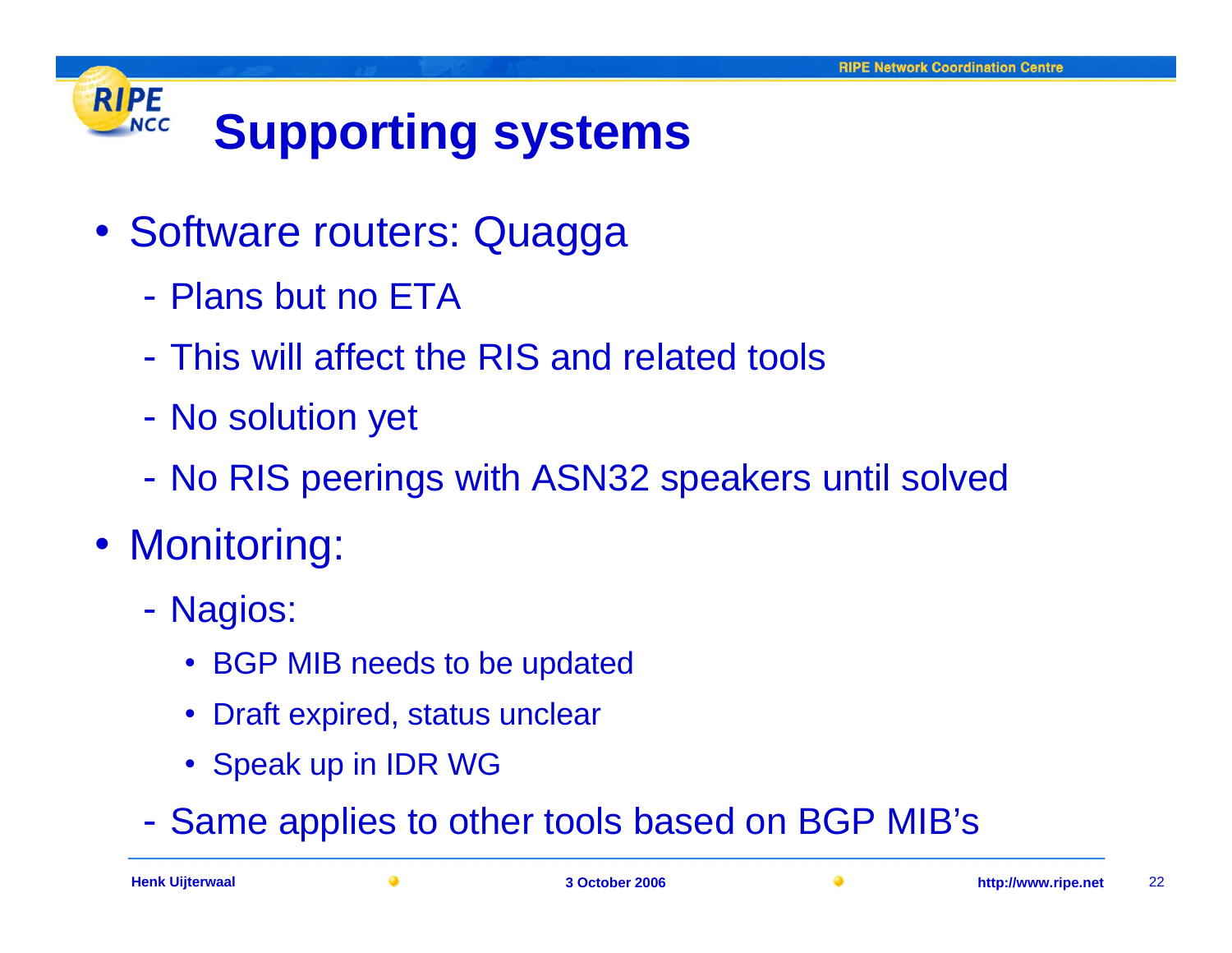#### **RIPE Other stuff** $NCC$

- Training material
- Documentation
- Scripts
	- $\mathcal{L}_{\mathcal{A}}$ RIR statistics report
	- $\mathcal{L}_{\mathcal{A}}$ Billing
	- $\mathcal{L}_{\mathcal{A}}$ …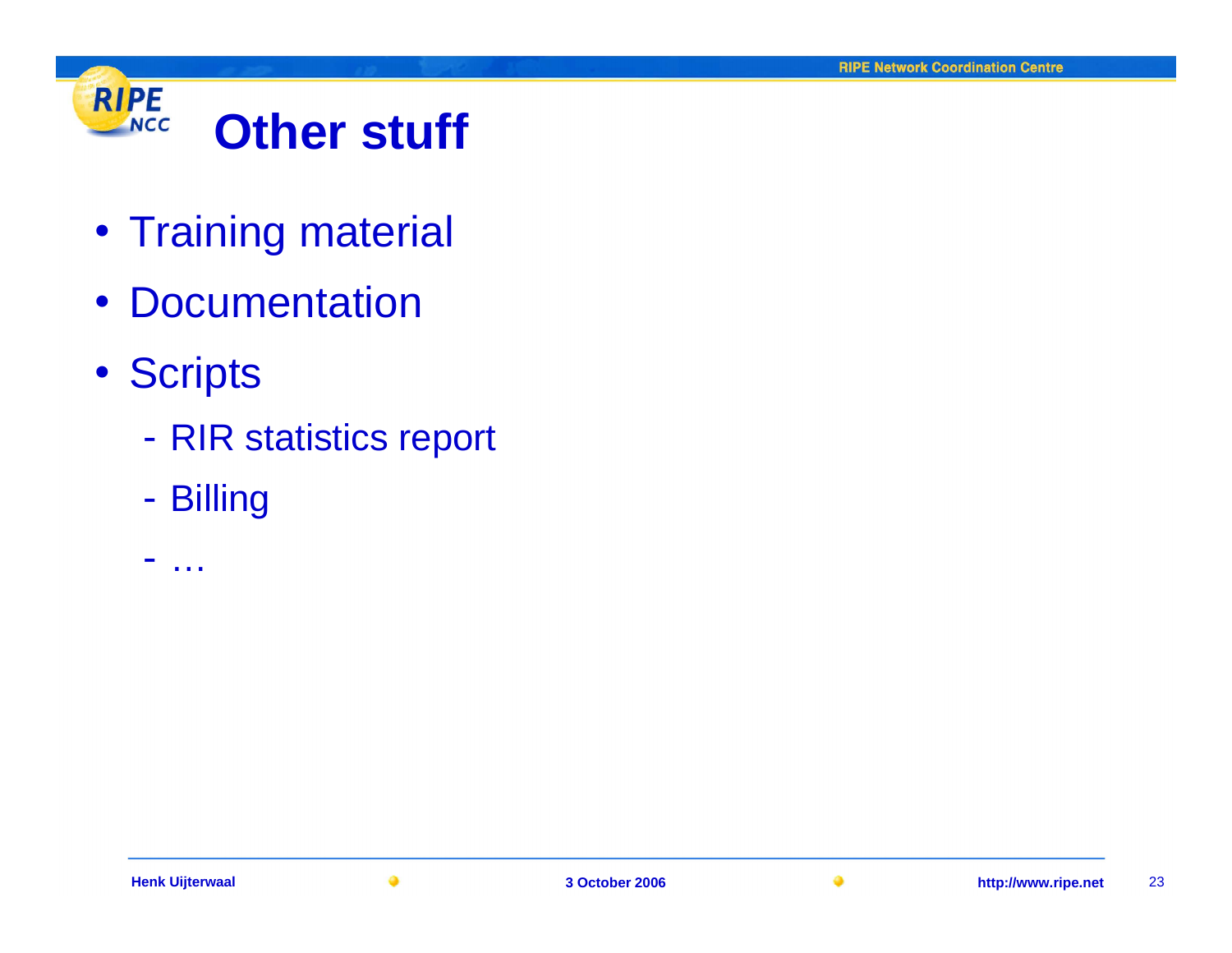#### **RIPE NCC planning** $NCC$

- Whois software: new versions available ≈12/10
- Essential systems
	- $\mathcal{L}_{\mathcal{A}}$ (Internal) trial requests for ASN32 possible 1/11/2006
	- $\mathcal{L}_{\mathcal{A}}$ LIR requests by 1/1/2007
- Other systems: early 2007
	- $\mathcal{L}_{\mathcal{A}}$ Strongly depends on vendors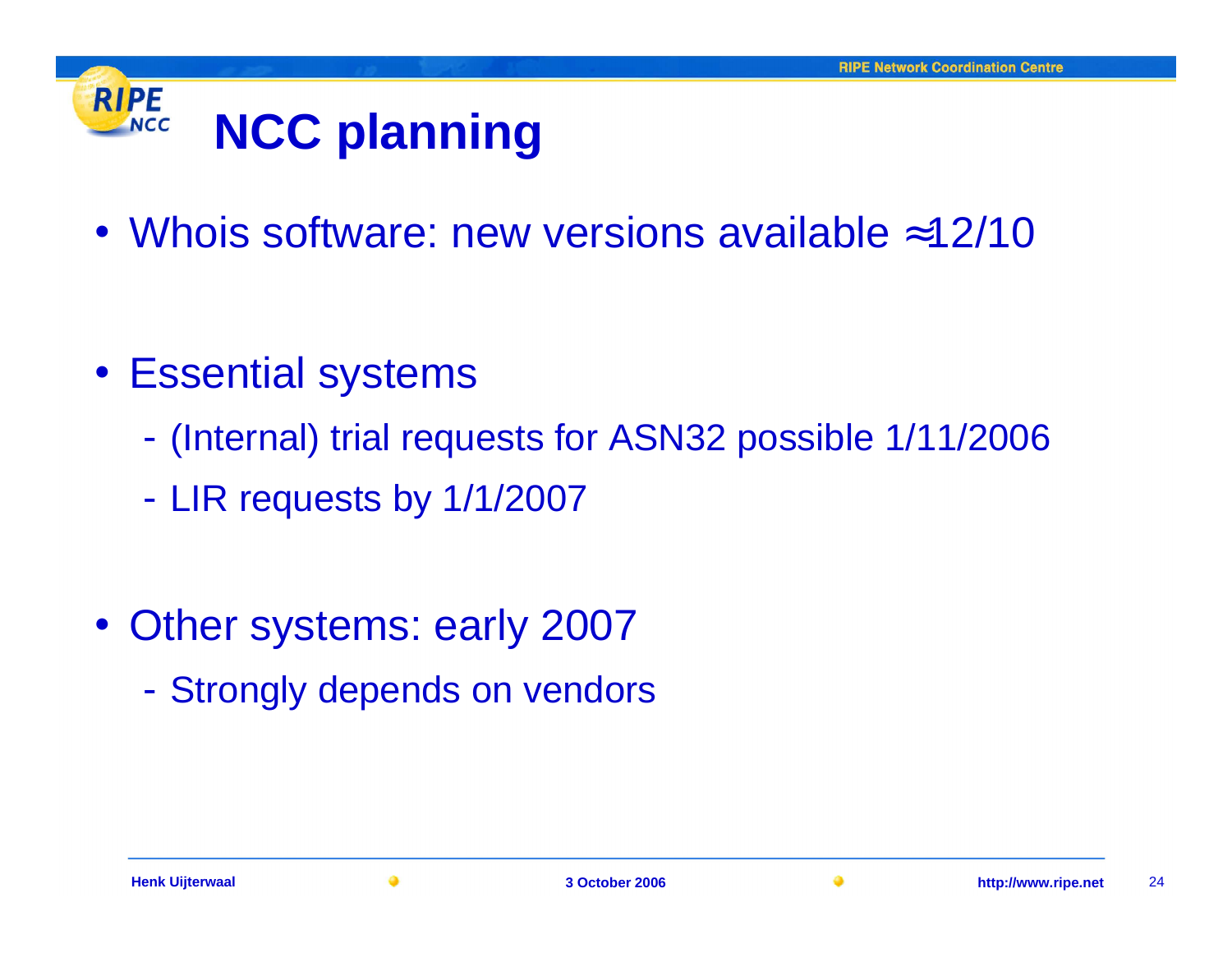

- Background
- Deployment
- Implementation at the RIPE NCC
- Lessons to be learned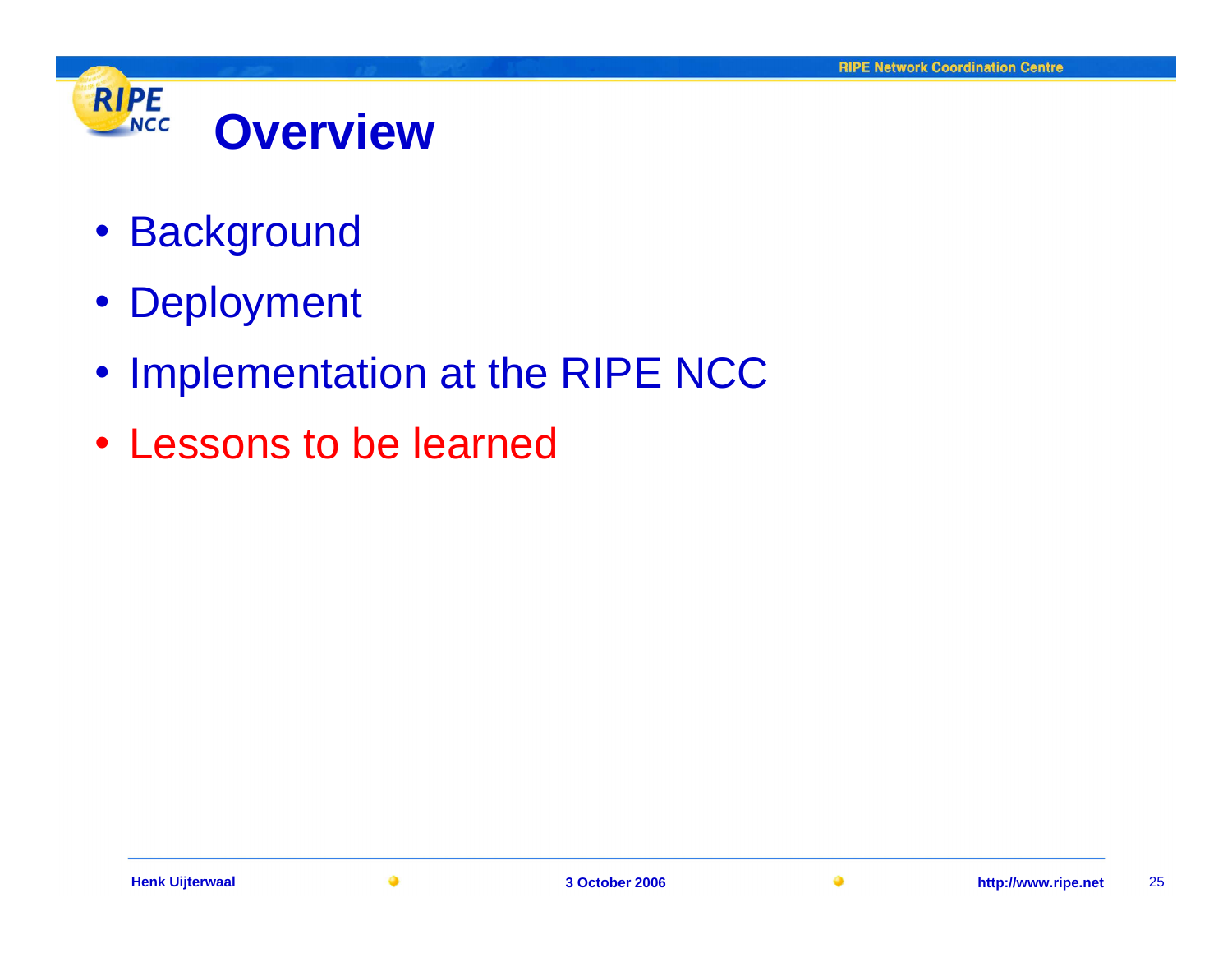#### **Lessons to be learned**

- Upgrading to ASN32 is not rocket science
- It is a lot of work though:
	- $\mathcal{L}_{\mathcal{A}}$ - NCC

- 1.5 to 2 man years, 7 departments
- $\mathcal{L}_{\mathcal{A}}$ - Supporting systems only:
	- Medium sided network
	- 0.5 to 0.75 man years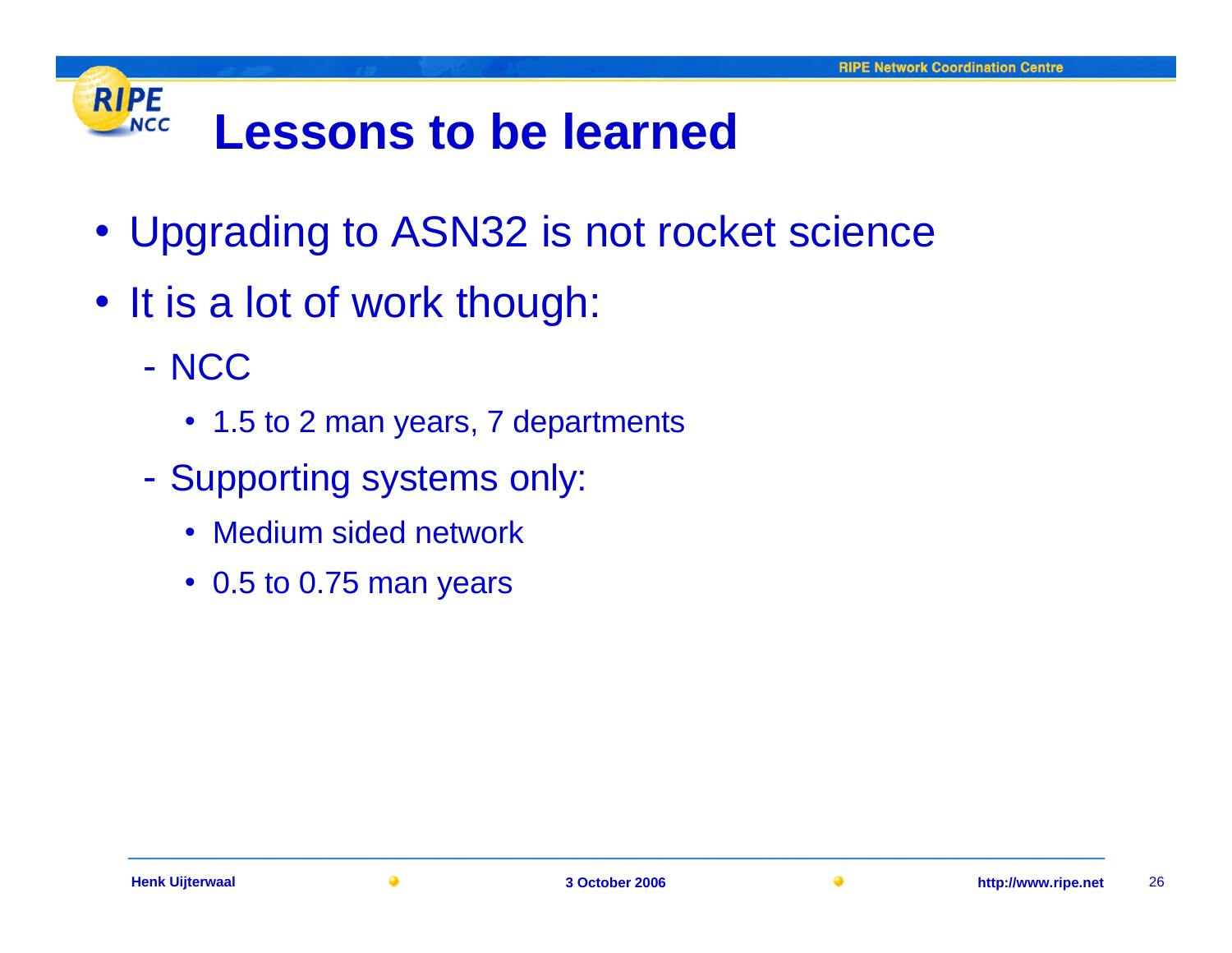#### **RIPE What should you doNCC**

- Start thinking about ASN32 in your organization-- NOW!
- Ask your vendor for support
	- $\mathcal{L}_{\mathcal{A}}$ - or be prepared for a nasty surprise in 2009
- Don't wait until you get assigned AS1.5432 in 2009 and don't know what to do with it